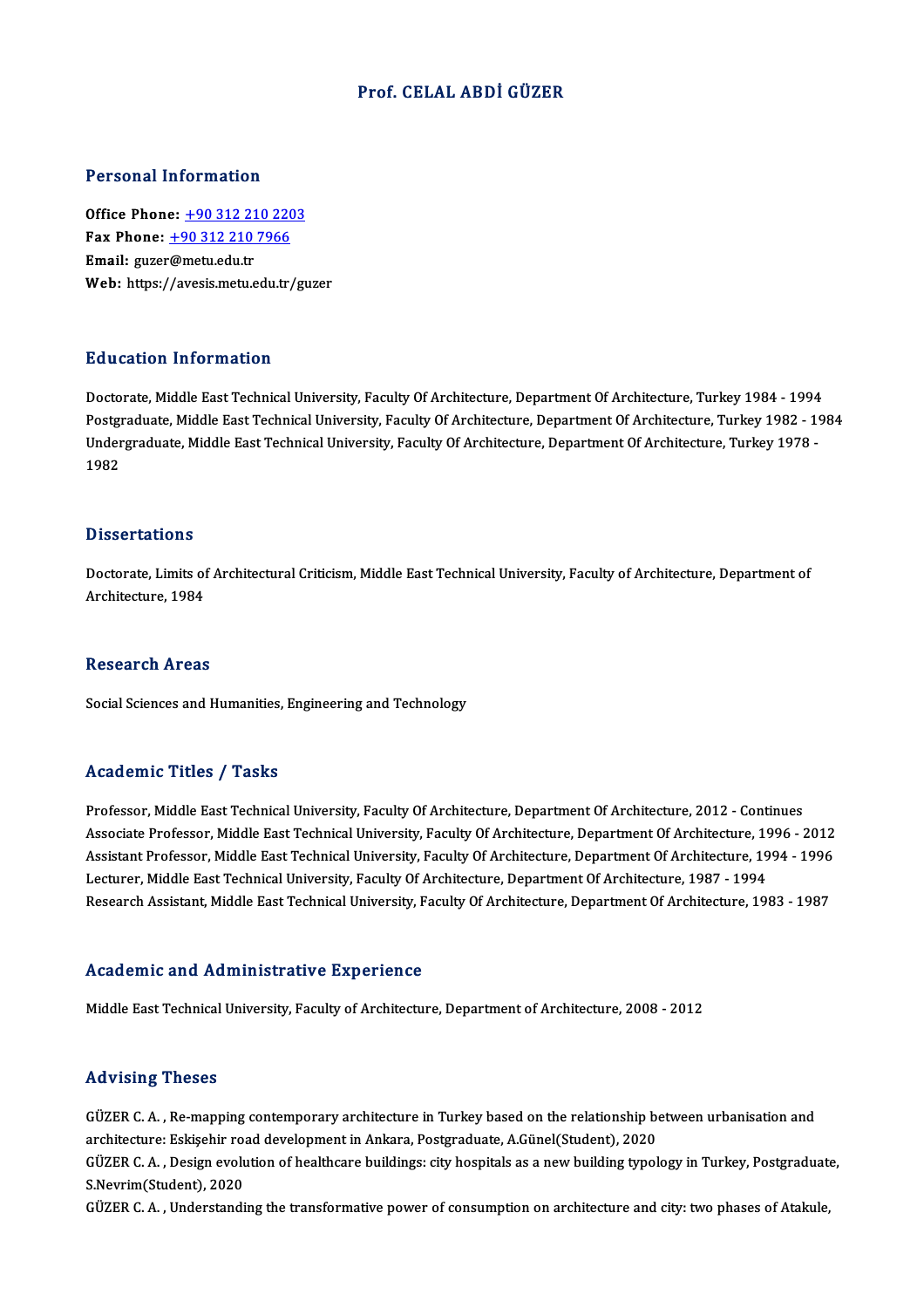Postgraduate, E.Hazal(Student), 2019<br>CÜZEP C.A., Mimarlıkta enijinallık par

GÜZER C. A. , Mimarlıkta orijinallik paradigmasının değişimi üzerine analitik bir çalışma, Doctorate, G.GÜLEÇ(Student),<br>2017 Post<mark>gi</mark><br>GÜZEI<br>2017<br>CÜZEI GÜZER C. A. , Mimarlıkta orijinallik paradigmasının değişimi üzerine analitik bir çalışma, Doctorate, G.GÜLEÇ(Student),<br>2017<br>GÜZER C. A. , The significance of materials within the context of architectural design, Postgradu

2017<br>GÜZEI<br>2016<br>PALAL GÜZER C. A. , The significance of materials within the context of architectural design, Postgraduate, B.DENİZ(Student),<br>2016<br>BALAMİR A., GÜZER C. A. , Tracking continuities between the modern and vernacular architecture: C

2016<br>BALAMİR A., GÜZER C. A. , Tracking continuities between the modern and vernacula<br>mediterranean architecture as a case study, Postgraduate, F.DENİZ(Student), 2015<br>CÜZER C. A., Architecturel competitions and post compet mediterranean architecture as a case study, Postgraduate, F.DENİZ(Student), 2015

GÜZER C. A. , Architectural competitions and post-competition problems in Turkey after 2000, Postgraduate,<br>U,BAYKAN(Student), 2015 GÜZER C. A. , Architectural competitions and post-competition problems in Turkey after 2000, Postgraduate,<br>U.BAYKAN(Student), 2015<br>GÜZER C. A. , Conflict and mutual continuity between locality and modernism: Nordic archite

U.BAYKAN(Student), 2015<br>GÜZER C. A. , Conflict and mutual continui<br>Postgraduate, E.SANCAR(Student), 2015<br>CÜZER C. A. . The transformation of archi GÜZER C. A. , Conflict and mutual continuity between locality and modernism: Nordic architecture as a case study,<br>Postgraduate, E.SANCAR(Student), 2015<br>GÜZER C. A. , The transformation of architectural narrative from liter

Postgraduate, E.SANCAR(Student), 2015<br>GÜZER C. A. , The transformation of architectural narrative from literature to cinema: Differences, continuities and limits<br>of representation in different media, Doctorate, T.NİHAN(Stu GÜZER C. A. , The transformation of architectural narrative from literature to cinema: Differences, continuities and limits<br>of representation in different media, Doctorate, T.NİHAN(Student), 2015<br>GÜZER C. A. , Remapping co

of representation in different media, Doctorate<br>GÜZER C. A. , Remapping contemporary housing<br>strategies, Doctorate, D.Koca(Student), 2012<br>CÜZER C. A. Use of selen in residential buildi GÜZER C. A. , Remapping contemporary housing production in Turkey : a case study on housing patterns and marketing<br>strategies, Doctorate, D.Koca(Student), 2012<br>GÜZER C. A. , Use of color in residential buildings : a case s

strategies, Doctorate, D.Koca(Student), 2012<br>GÜZER C. A. , Use of color in residential build:<br>P.Yurt(Student), 2010 GÜZER C. A. , Use of color in residential buildings : a case study on facades of apartment blocks in Ankara, Postgraduate,<br>P.Yurt(Student), 2010<br>GÜZER C. A. , Housing as a sustainable architecture in Turkey: A research on

GÜZER C. A., Housing as a sustainable architecture in Turkey: A research on TOKI housing, Postgraduate,

GÜZER C. A. , Housing as a sustainable architecture in Turkey: A research on TOKİ housing, Postgraduate,<br>M.SEZER(Student), 2009<br>GÜZER C. A. , Architecture as an urban and social sign : understanding the nature of urban tra M.SEZER(Student), 2009<br>GÜZER C. A. , Architecture as an urban and social sign : und<br>highway, Ankara, Postgraduate, O.Bonjaku(Student), 2009<br>CÜZER C. A. . The architectural sity images in sinemauthe re GÜZER C. A. , Architecture as an urban and social sign : understanding the nature of urban transformation in E<br>highway, Ankara, Postgraduate, O.Bonjaku(Student), 2009<br>GÜZER C. A. , The architectural city images in cinema:

highway, Ankara, Postgraduate, O.Bonja<br>GÜZER C. A. , The architectural city ima<br>Postgraduate, A.Akçay(Student), 2008<br>GÜZER C. A., Bosenstruction of archite

GÜZER C. A. , The architectural city images in cinema: the representation of city in renaissance as a case study,<br>Postgraduate, A.Akçay(Student), 2008<br>GÜZER C. A. , Reconstruction of architectural image in science fiction Postgraduate, A.Akçay(S<br>GÜZER C. A. , Reconstruc<br>T.Nihan(Student), 2008<br>CÜZER C. A. Anakrais of GÜZER C. A. , Reconstruction of architectural image in science fiction cinema: a case study on New York, Postgraduate,<br>T.Nihan(Student), 2008<br>GÜZER C. A. , Analysis of the limits of representation of architectural photogra

T.Nihan(Student), 2008<br>GÜZER C. A. , Analysis of the<br>N.BAKHT(Student), 2007<br>CÜZER C. A. , Understandi GÜZER C. A. , Analysis of the limits of representation of architectural photographic images in periodicals, Postgraduat<br>N.BAKHT(Student), 2007<br>GÜZER C. A. , Understanding façade between design and manufacturing : a case st

N.BAKHT(Student), 2007<br>GÜZER C. A. , Understanding façade between des<br>İstanbul, Postgraduate, D.Şener(Student), 2006<br>GÜZER C. A. "The Mavimum Arebitesture Can D

GÜZER C. A. , Understanding façade between design and manufacturing : a case study on high-rise office buildings in<br>Istanbul, Postgraduate, D.Şener(Student), 2006<br>GÜZER C. A. , "The Maximum Architecture Can Do" : architect İstanbul, Postgraduate, D.Şener(Stude<br>GÜZER C. A. , "The Maximum Architect<br>Postgraduate, T.Selin(Student), 2004<br>GÜZER C. A. World architecture : Jeg

GÜZER C. A., World architecture : local practices and their global context, Doctorate, C.Budak(Student), 2003

# **Jury Memberships**

Award, Türk Yapısal Çelik Derneği (TUCSA) Ödülleri, October, 2020

Competition, İzmir Ticaret Odası Binası Yenileme Fikir Projesi Yarışması, March, 2020

Award, Türk Yapısal Çelik Derneği (TUCSA) Ödülleri, October, 2020<br>Competition, İzmir Ticaret Odası Binası Yenileme Fikir Projesi Yarışması, March, 2020<br>Award, Turgut Cansever Uluslararası Mimarlık Ödülleri , Chamber of Arc Competition,<br>Award, Turgu<br>March, 2020

# March, 2020<br>Articles Published in Other Journals

rticles Published in Other Journals<br>I. MİMARLIK ELEŞTİRİSİNİN ÜÇ N'Sİ: MİMARLAR (NE / NEDEN / NASIL) KONUŞUYOR (?)<br>Cüzer C A MİMARLII<br>MİMARLII<br>Güzer C. A. MİMARLIK ELEŞTİRİSİNİN ÜÇ N'Sİ: MİMARLAR (NE / NEDEN / N<br>Güzer C. A.<br>Serbest Mimar Dergisi, pp.76-80, 2020 (National Non-Refereed Journal)<br>The hourdaries of representation of arabitecture and art in pub

Güzer C. A.<br>Serbest Mimar Dergisi, pp.76-80, 2020 (National Non-Refereed Journal)<br>II. The boundaries of representation of architecture and art in public space, international architecture<br>hionnial Serbest Mimar Dergisi, pp.76-80, 2020 (National Non-Refereed Journal)<br>The boundaries of representation of architecture and art in pul<br>biennial<br>Dincer M. E. E. . GÜZER C. A. The boundaries of repre<br>biennial<br>Dincer M. E. E. , GÜZER C. A.<br>Civil Engineering and Archit

Civil Engineering and Architecture, vol.8, no.1, pp.9-20, 2020 (Refereed Journals of Other Institutions)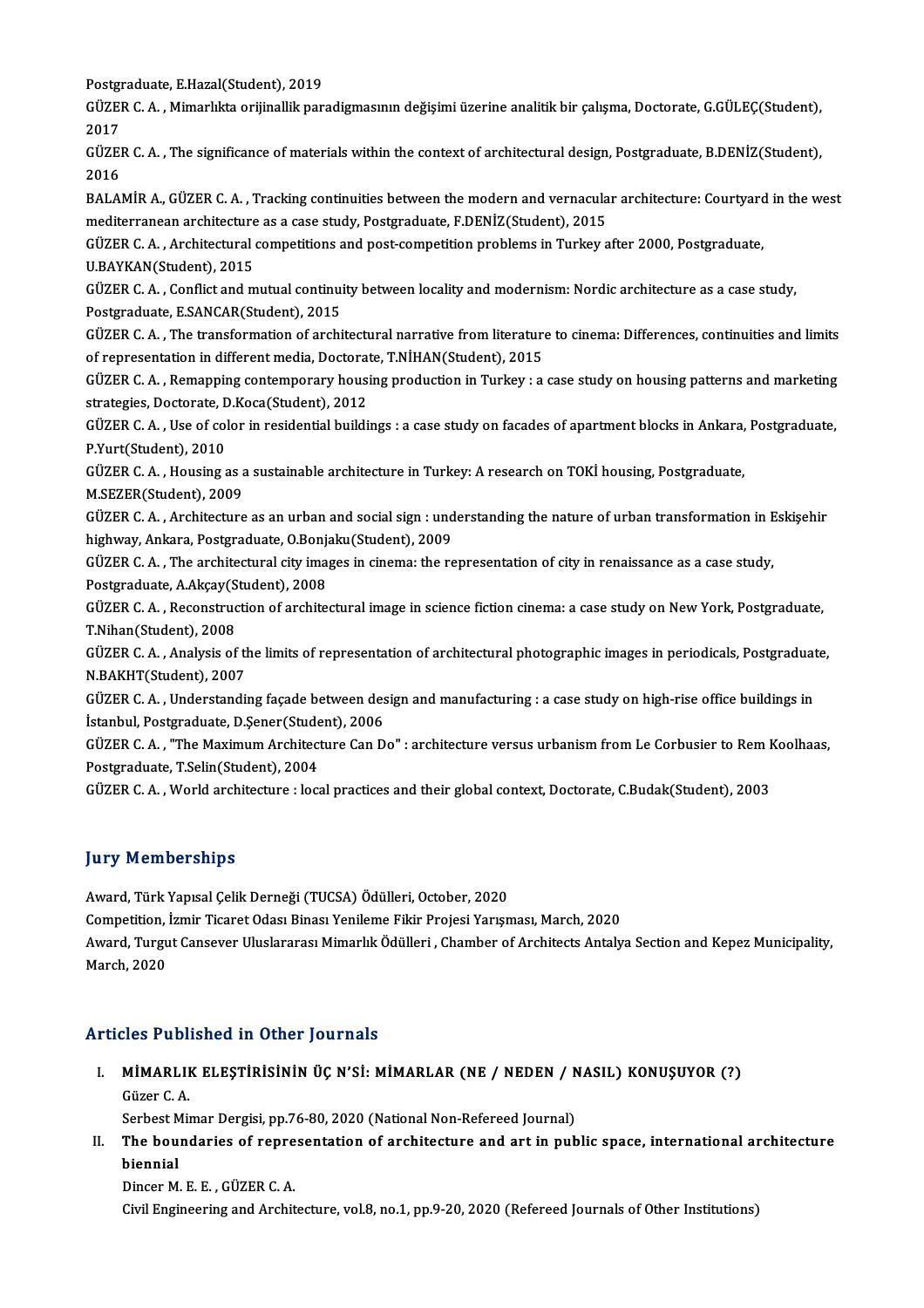- III. ODTÜ Yerleşkesi İçinde Üç Yapı, Üç Eklemlenme Denemesi<br>Özgenell, CüzenC A **ODTÜ Yerleşkesi İçi**<br>Özgenel L., Güzer C. A.<br>Serbest Mimer, ne <sup>25</sup> ODTÜ Yerleşkesi İçinde Üç Yapı, Üç Eklemlenme Denemesi<br>Özgenel L., Güzer C. A.<br>Serbest Mimar, no.35, pp.82-85, 2019 (Other Refereed National Journals)<br><sup>2. Bežlam, 2. Ölsek, 2. Ven.</sup> Özgenel L., Güzer C. A.<br>Serbest Mimar, no.35, pp.82-<br>IV. 3 Bağlam, 3 Ölçek, 3 Yapı Serbest Mimar, no.35,<br>**3 Bağlam, 3 Ölçek, 3**<br>Özgenel L., Güzer C. A.<br>Arredamante Mimarlıl Özgenel L., Güzer C. A.<br>Arredamento Mimarlık, no.333, pp.86-93, 2019 (Other Refereed National Journals) Özgenel L., Güzer C. A.<br>Arredamento Mimarlık, no.333, pp.86-93, 2019 (Other Refereed National Journals)<br>V. Mimarlığa Yeniden Sosyal Sorumluluk Kazandırma Arayışı Venedik 2016<br>Cüzer C. A Arredament<br><mark>Mimarlığa</mark><br>GÜZER C. A.<br>Mimarlık na Mimarlığa Yeniden Sosyal Sorumluluk Kazandırma A<br>GÜZER C. A.<br>Mimarlık, no.392, 2016 (Other Refereed National Journals)<br>H.Ü. Ankara Davlat Kansarvatuarı Yanısı isin Garsakl GÜZER C. A.<br>Mimarlık, no.392, 2016 (Other Refereed National Journals)<br>VI. H Ü Ankara Devlet Konservatuarı Yapısı için Gerçekleşmemiş Bir Öneri Üzerine<br>CÜZER C. A Mimarlık, no<br>H **Ü Ankara**<br>GÜZER C. A.<br>Yanı 2016 G H Ü Ankara Devlet Konservatuarı Yapısı i<br>GÜZER C. A.<br>Yapı, 2016 (Other Refereed National Journals)<br>PİENAL Antalya dan Calasağa Balymak GÜZER C. A.<br>Yapı, 2016 (Other Refereed National Journa<br>VII. BİENAL Antalya dan Geleceğe Bakmak<br>CÜZER C. A
- Yapı, 2016 (<br><mark>BİENAL An</mark><br>GÜZER C. A.<br>Mimarlık na GÜZER C. A.<br>Mimarlık, no.387, 2016 (Other Refereed National Journals)

# Books&Book Chapters

ooks & Book Chapters<br>I. Bir Mimarlık Eleştirisi Ortamı Olarak Sosyal Medya<br>Güzer C.A Extractional<br>Bir Mimar<br>Güzer C.A.

Bir Mimarlık Eleştirisi Ortamı Olarak Sosyal Medya<br>Güzer C. A.<br>in: Mimari Yansımalar, Gamze Kaymak Heinz,Dilek Yaşar, Editor, Yapı Endüstri Merkezi Yayınları, İstanbul, pp.29-Güzer C. A<br>in: Mimar<br>42, 2020<br>Türkiye' in: Mimari Yansımalar, Gamze Kaymak Heinz,Dilek Yaşar, Editor, Yapı En<br>42, 2020<br>II. Türkiye'de Modern Mimarlığın Sınırları: Dalokay ve Tekelioğlu<br>Güzer C.A 42, 2020<br><mark>Türkiye'd</mark><br>Güzer C. A.<br>in: Anakara

Güzer C. A.<br>in: Anakara'da İz Bırakan Mimarlar: Vedat Dalokay Nejat Tekelioğlu, Nuray Bayraktar, Editor, Vehbi Koç Vakfı Güzer C. A.<br>in: Anakara'da İz Bırakan Mimarla<br>Yayınları, Ankara, pp.13-21, 2020<br>Fğitim Yanılarından Öğrenmeli in: Anakara'da İz Bırakan Mimarlar<br>Yayınları, Ankara, pp.13-21, 2020<br>III. Bğitim Yapılarından Öğrenmek<br>Özgenel I. Güzen C.A

- Yayınları, Ankara, pp.1<br>**Eğitim Yapılarından**<br>Özgenel L., Güzer C. A.<br>in: Eğitim Yapıları ve T III. Eğitim Yapılarından Öğrenmek<br>Özgenel L., Güzer C. A.<br>in: Eğitim Yapıları ve Tasarımı , Selda Al Şensoy, Editor, Pegem A Yayıncılık, Ankara, pp.1-30, 2019
- IV. EğitimYapılarından Öğrenmek GÜZERC.A. ,ÖZGENEL L. in: Eğitim Yapıları ve Tasarımı, Şensoy Al Selda, Editor, PEGEM Akademi, Ankara, pp.1-30, 2019 GÜZER C. A. , ÖZGENEL L.<br>in: Eğitim Yapıları ve Tasarımı, Şensoy Al Selda, Editor, PEGEM Akademi, Ankara, pp.1-30, 2019<br>V. Mimarlıkta Yenilik Kavramının Sınırları: "Bir Araştırma ve Eleştiri Süreci" Olarak Tasarım<br>Cüze

# in: Eğitim Ya<br>Mi<mark>marlıkta</mark><br>GÜZER C. A.<br>in: Peykent l Mimarlıkta Yenilik Kavramının Sınırları: "Bir Araştırma ve Eleştiri Süreci" Olarak Tasarım<br>GÜZER C. A.<br>in: Beykent Üniversitesi Mühendislik Mimarlık Fakültesi 20. yıl etkinlikleri, Prof. Dr. Nevin Çekirge, Editor, Beykent<br>

GÜZER C. A.<br>in: Beykent Üniversitesi Mühendislik Min<br>Üniversitesi, İstanbul, pp.106-113, 2017<br>Bütünlesik Bina Tasarımı Yaklasımı in: Beykent Üniversitesi Mühendislik Mimarlık Fakültesi 20. yıl etkinlikleri, Prof. Dr. Nevin Çekirge, Editor, Beyken<br>Üniversitesi, İstanbul, pp.106-113, 2017<br>VI. Bütünleşik Bina Tasarımı Yaklaşımını İşlevsel Hale Getirmey

# Üniversitesi, İstanbul, pp.106-113, 2017<br>Bütünleşik Bina Tasarımı Yaklaşımını<br>Düzenlemeler Yapılması için Öneriler<br>CÜZEP C.A Bütünleşik<br>Düzenleme<br>GÜZER C. A.<br>in: Bütünles

Düzenlemeler Yapılması için Öneriler<br>GÜZER C. A.<br>in: Bütünleşik Bina Tasarımı Yaklaşımı Uyarlama Raporu, C. Abdi Güzer, İlker Kahraman, Nilay Kanan, Esra Tombak,<br>Kürest Kabaker Korkmar Gül, Editor, Enerii ve Tabii Kaynakla GÜZER C. A.<br>in: Bütünleşik Bina Tasarımı Yaklaşımı Uyarlama Raporu, C. Abdi Güzer, İlker Kahraman, Nilay Kanan, Esra Tom<br>Kürşat Kabakçı, Korkmaz Gül, Editor, Enerji ve Tabii Kaynaklar Bakanlığı, Yenilenebilir Enerji Genel in: Bütünleşik Bina Tasarım<br>Kürşat Kabakçı, Korkmaz G<br>Ankara, pp.109-115, 2016<br>ODTÜ Öğretim Elemanla Kürşat Kabakçı, Korkmaz Gül, Editor, Enerji ve Tabii Kaynaklar Bakanlığı, Yenilenebilir Enerji Genel Müdürlüğü,<br>Ankara, pp.109-115, 2016<br>VII. **ODTÜ Öğretim Elemanları Lojmanı**<br>GÜZER C. A. Ankara, pp 109-115, 2016

in: Konut Yapıları, Banu Binat, Neslihan Şık, Editor, Vitra Çağdaş Mimarlık Dizisi, İstanbul, pp.254-257, 2016

# GÜZER C. A.<br>in: Konut Yapıları, Banu Binat, Neslihan Şık, Editor, Vitra Çağdaş Mimarlık Dizisi, İstanbul, pp.254<br>VIII. Tasarım ve İnşaat Süreçlerinde Etkili Olan Fiziksel Ortam Girdilerinin Tanımlanması<br>CÜZER C. A. KU in: Konut Yapıları, Banı<br><mark>Tasarım ve İnşaat Sü</mark><br>GÜZER C. A. , KILKIŞ B.<br>in: Bütünlesil: Bina Tes Tasarım ve İnşaat Süreçlerinde Etkili Olan Fiziksel Ortam Girdilerinin Tanımlanması<br>GÜZER C. A. , KILKIŞ B.<br>in: Bütünleşik Bina Tasarımı Yaklaşımı Bina Performansına Yönelik Öncelik ve Hedefler, C. Abdi Güzer, İlker<br>Kahnam

GÜZER C. A. , KILKIŞ B.<br>in: Bütünleşik Bina Tasarımı Yaklaşımı Bina Performansına Yönelik Öncelik ve Hedefler, C. Abdi Güzer, İlker<br>Kahraman, Nilay Kanan, Esra Tombak, Kürşat Kabakçı, Korkmaz Gül, Editor, Enerji ve Tabii K in: Bütünleşik Bina Tasarımı Yaklaşımı Bina Performansına<br>Kahraman, Nilay Kanan, Esra Tombak, Kürşat Kabakçı, Korl<br>Yenilenebilir Enerji Genel Müdürlüğü, Ankara, pp.1-4, 2016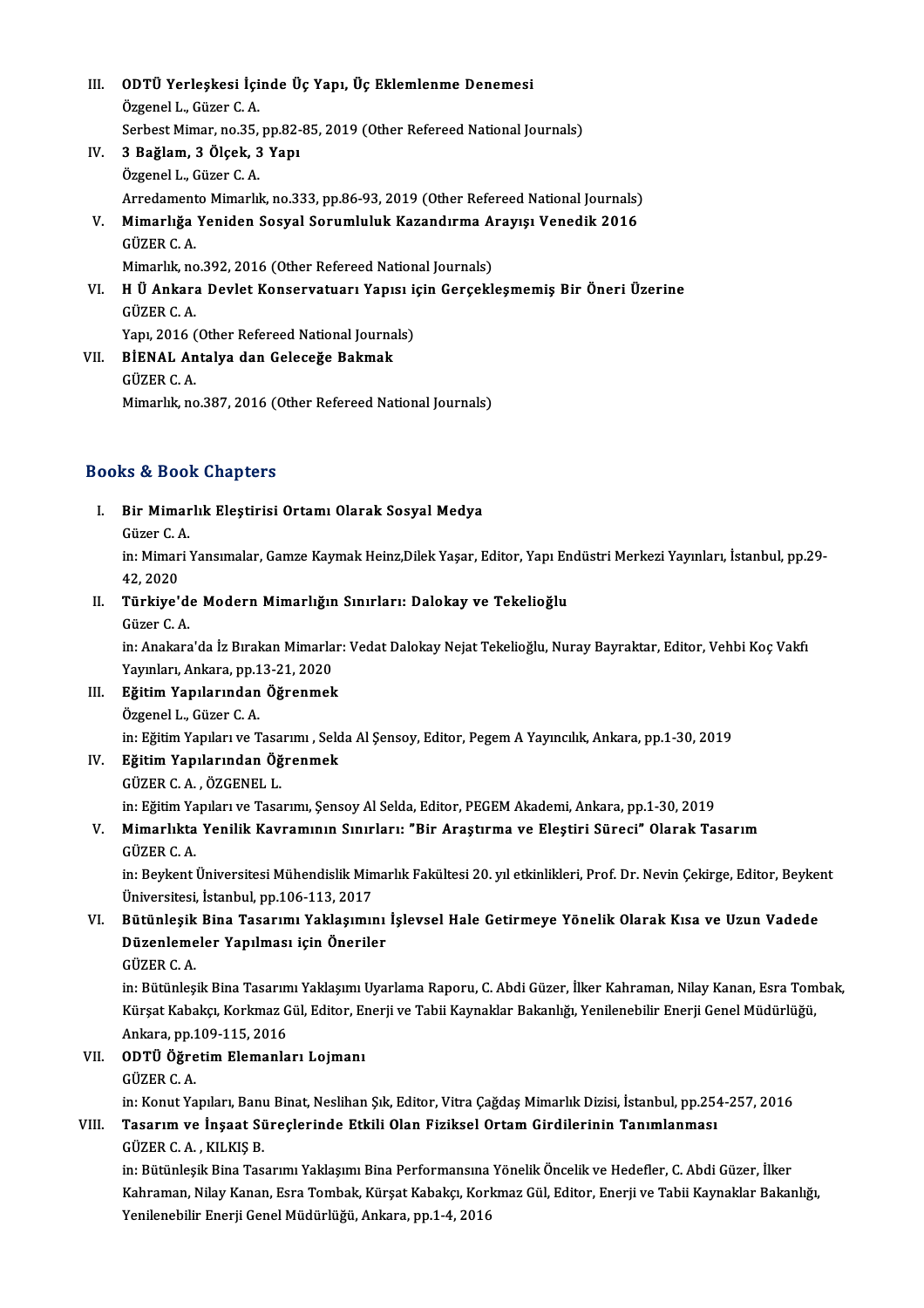- IX. Mimarlığın Asli Değerleri Üzerine Kurulu bir Mimarlık Mimarlığın<br>GÜZER C. A.<br>in: Jağın Pes GÜZER C. A.<br>in: Işığın Pesinde Bir Mimar Erkut Sahinbaş, Cengizkan, Müge, Editor, Mimarlar Odası, Ankara, pp.76-79, 2015 GÜZER C. A.<br>in: Işığın Peşinde Bir Mimar Erkut Şah:<br>X. Mersin Kültür ve Kongre Merkezi in: Işığın Peş<br>**Mersin Kül**<br>GÜZER C. A.<br>in: Kültür Va GÜZER C. A.<br>in: Kültür Yapıları, Binat, Banu , Şık, Neslihan, Editor, Vitra Çağdaş Mimarlık Dizisi, İstanbul, pp.278-283, 2015 GÜZER C. A.<br>in: Kültür Yapıları, Binat, B<br>XI. Zeugma Mozaik Müzesi in: Kültür Ya<br><mark>Zeugma Mo</mark><br>GÜZER C. A.<br>in: Kültür Yo Zeugma Mozaik Müzesi<br>GÜZER C. A.<br>in: Kültür Yapıları, Binat, Banu, Şık, Neslihan, Editor, Vitra Çağdaş Mimarlık Dizisi, İstanbul, pp.168-173, 2015<br>Blunning the Disciplinary Boundries of Design: Zeem (TPU
	-

GÜZER C. A.<br>in: Kültür Yapıları, Binat, Banu, Şık, Neslihan, Editor, Vitra Çağdaş M.<br>XII. Blurring the Disciplinary Boundries of Design: Zoom/TPU<br>GÜZER C. A. in: Kültür Ya<br><mark>Blurring th</mark><br>GÜZER C. A.<br>in: Zoom TP

in: Zoom TPU Interior Design from İstanbul, Jodidio, Philip, Editor, Prestel, Munich, pp.20-23, 2015 XIII. Hacı Bayram- Ankara, "Temple of Knowledge at Hacı Bayram: As An Urban Generator and A Setting

## For Multi-culturality", GÜZER C.A., Korkmaz T., Osmay S., ŞAHİN GÜÇHAN N.

For Multi-culturality",<br>GÜZER C. A. , Korkmaz T., Osmay S., ŞAHİN GÜÇHAN N.<br>in: MED CAMPUS Programme – AMIE Project, Netherlands Architecture Institut, IVA Repro Kantoorservice bv.,,<br>Editor Netherlands Architecture Institu GÜZER C. A. , Korkmaz T., Osmay S., ŞAHİN GÜÇHAN N.<br>in: MED CAMPUS Programme – AMIE Project, Netherlands Architectu<br>Editor, Netherlands Architecture Institute, Rotterdam, pp.1-35, 1998

# editor, Netherlands Architecture Institute, Rotterdam, pp.1-35, 1998<br>Refereed Congress / Symposium Publications in Proceedings

efereed Congress / Symposium Publications in<br>I. Kentleşme ve Mimarlıkla İlgili Sorun ve Çatışmalar I. Kentleşme ve Mimarlıkla İlgili Sorun ve Çatışmalar<br>GÜZER C. A. Kentleşme ve Mimarlıkla İlgili Sorun ve Çatışmalar<br>GÜZER C. A.<br>Türkiye Mimarlığını Sorguluyor, Bursa, Turkey, 08 October 2016, vol.1, pp.124-131<br>Mimarlık Mesleğinin Celeseği II. Mimarlık Mesleğinin Geleceği<br>GÜZER C. A. Türkiye Mi<mark>n</mark><br>**Mimarlık M**<br>GÜZER C. A.<br>14RA 2015 I

Mimarlık Mesleğinin Geleceği<br>GÜZER C. A.<br>IABA 2015 III. Uluslararası Mimarlık Bienali'ne Doğru"Mimarlık ve Kentlerin Geleceğini Tartışıyoruz" Hazırlık<br>Tanlantıları 3. Balıkesin Turkey, 30 January 2015 GÜZER C. A.<br>IABA 2015 III. Uluslararası Mimarlık Bienali'ne Do<br>Toplantıları 3, Balıkesir, Turkey, 30 January 2015 Toplantıları 3, Balıkesir, Turkey, 30 January 2015<br>Other Publications

I. A Multi-cultural Project Assigment-A Case Study on Hacıbayram District Y Y WENCREGONS<br>A Multi-cultural Project Assigment-A Case Study<br>Keskinok H. Ç. , Güzer C. A. , Şahin Güçhan N., Osmay S.<br>Teshnisal Benert, nn 1,26, 1999 A Multi-cultural Project Assig<br>Keskinok H. Ç. , Güzer C. A. , Şahiı<br>Technical Report, pp.1-36, 1998 Technical Report, pp.1-36, 1998<br>Invited Talks

Metropol ve Mimarlık, Conference, Gebze Technical University, Turkey, December 2020 merence Famo<br>"Metropol ve Mimarlık, Conference, Gebze Technical University, Turkey, I<br>"Flaneur", Conference, Tepta / Summartsanat, Turkey, December 2020<br>Peredisma Kauması'na (da) Karsı Mimarlık Olallı, Conferense Ytans / İ Paradigma Kayması'na (da) Karşı Mimarlık Okulu, Conference, Ytong / İstanbul Mimarlık Festivali, Turkey, December<br>2020 "Flane<br>Parad<br>2020<br>Sivese Paradigma Kayması'na (da) Karşı Mimarlık Okulu, Conference, Ytong / İstanbul Mimarlık Festivali, Turkey, December<br>2020<br>Siyaset, Sanat, Mimarlık Üçgeninde bir Mimar: Vedat Dalokay, Conference, Erciyes University, Turkey, De 2020<br>Siyaset, Sanat, Mimarlık Üçgeninde bir Mimar: Vedat Dalokay, Conference, I<br>Mimarlık Eleştirisinin Sınırları, Conference, Aura, Turkey, November 2020<br>Mimar Sinan'ı Anlamak, Conference, Mimarlar Odası Kaysari Subesi, Tu Siyaset, Sanat, Mimarlık Üçgeninde bir Mimar: Vedat Dalokay, Conference, Erciyes Universit<br>Mimarlık Eleştirisinin Sınırları, Conference, Aura, Turkey, November 2020<br>Mimar Sinan'ı Anlamak, Conference, Mimarlar Odası Kayseri Mimarlık Eleştirisinin Sınırları, Conference, Aura, Turkey, November 2020<br>Mimar Sinan'ı Anlamak, Conference, Mimarlar Odası Kayseri Şubesi, Turkey, October 2020<br>Batı Anadolu Mimarlık Panaroması 2 Konut 1 Konuta Karşı, Conf Mimar Sinan'ı Anlamak, Conference, Mimarlar Odası Kayseri Şubesi, Turkey, October 2020<br>Batı Anadolu Mimarlık Panaroması 2 Konut 1 Konuta Karşı, Conference, Turkey, May 2020<br>Yapılarda Çevre Duyarlılığı ve Sürdürülebilirlik, Batı Anadolu Mimarlık Panaroması 2 Konut 1 Konuta Kar<br>Yapılarda Çevre Duyarlılığı ve Sürdürülebilirlik, Conferen<br>Uzaktan Eğitim, Conference, Arkitera, Turkey, April 2020<br>Behruz Cinisi Mimarisi, Seminar, Vildiz Technical Un Behruz Çinici Mimarisi, Seminar, Yildiz Technical University, Turkey, February 2020